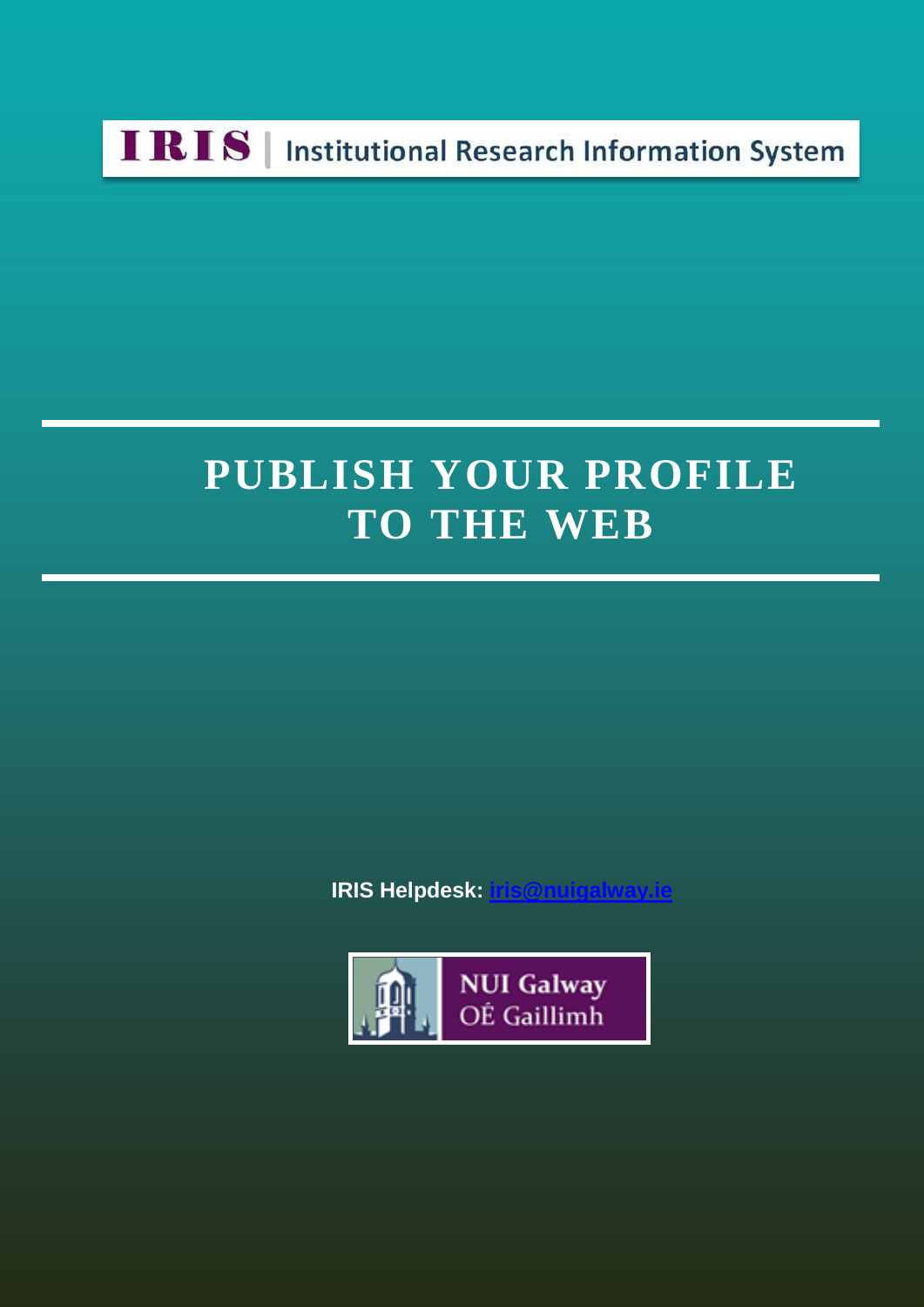## **Publish your Profile to the Web**

To select information for publishing in your Profile, click on the **Publish Profile** link in the vertical menu bar on the left hand side of the screen.

The Publish Profile page allows you develop your profile and publish it to NUI Galway's website. Along with your Contact Details, there are six categories which you can select in order to build up your profile. They are: Biography, Research, Publications, Professional, Teaching and Collaborators.



## a) Contact Details

Your primary Contact Details are imported HR's system CORE, and cannot be changed in IRIS.

- b) Editing profile details
	- By default, all your information that is on IRIS will be included in your Profile. To exclude information, click on the *Hide* link. Alternatively, click on the *Show* link to add information to your Profile.
	- By default, any newly added publications (by claiming or input) are defaulted to *Show.*
	- By default, all items are sorted in chronological order.
	- You can only add or remove items from your Profile in this section. To edit the contents of each category, you must do so in their respective sections.
	- When you are managing your Profile, you can order the information which you see on screen by clicking on the following links:
	- The *Move* icon allows you to re-order your list times. Please note: when new entries are added, the order of your list items may change.
	- The *Up Arrow* allows you to move a sub-section up.
	- The *Down Arrow* allows you to move a sub-section down.
	- The *Refresh* icon will check the system to see if any publications relating to you have been added.
	- The *Globe* icon is a DOI link to an outside service.
	- The *Details* link gives you further information on individual publications.